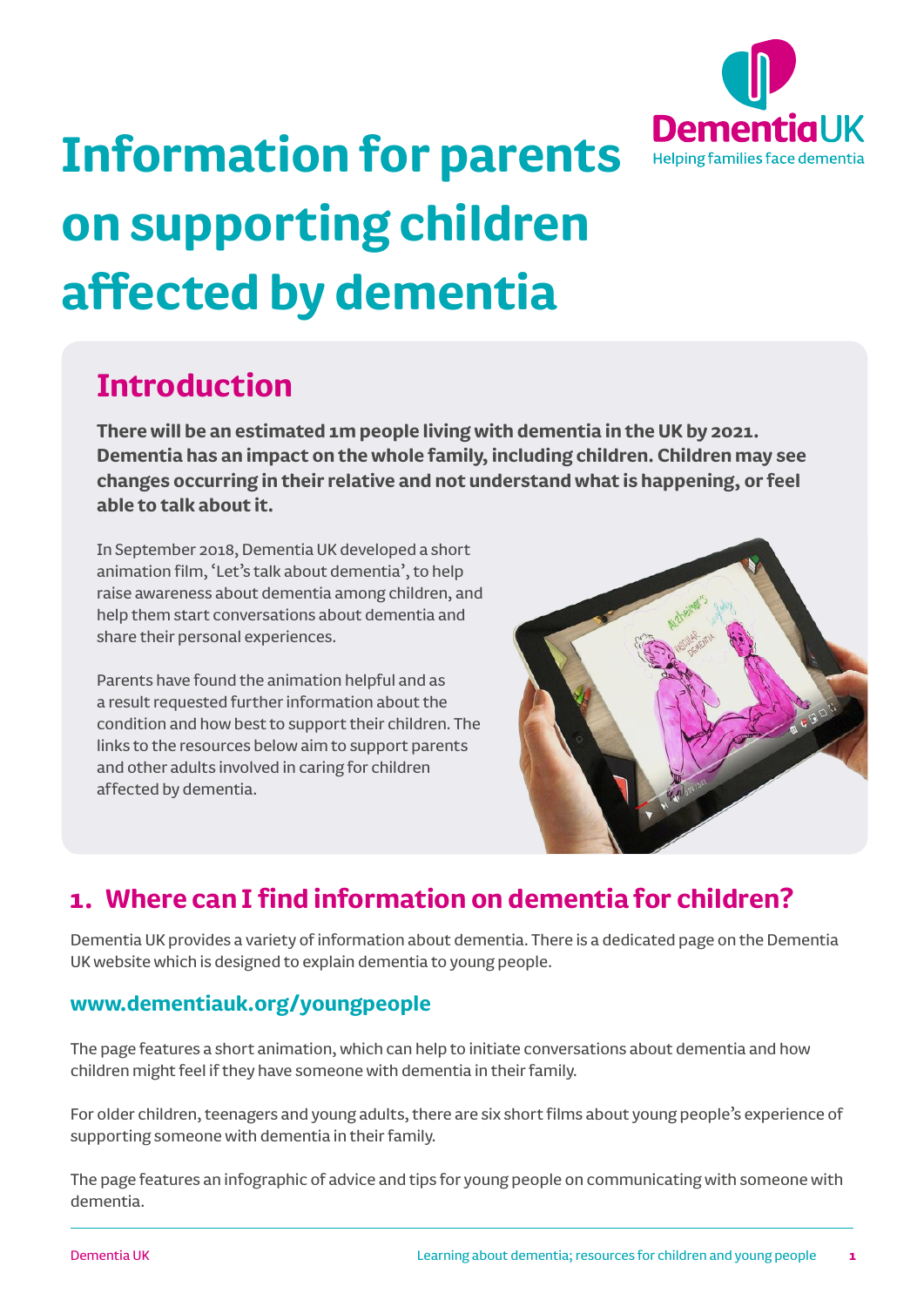

#### **2. How can parents best support their children when they have a relative with dementia?**

Children who have a relative with dementia may express their feelings and emotions in different ways and you may notice some changes in their behaviour. They may become quiet and withdrawn, act out of character or their school work may be affected, as seeing changes in someone they love may be very unsettling.

If you are a carer for someone with dementia, your child(ren) may be worried about you, or it may be affecting family relationships. Caring for someone with dementia can lead to significant anxiety, stress and



feelings of loss or grief. Children may feel they have done something wrong if you have less time or emotional energy for them. Helping children understand the impact of caring and providing the opportunity to talk can help them realise it's not their fault.

#### **Things that can help include:**

- Give them some time to talk about their feelings. They may be angry and afraid as well as sad, and talking about their emotions can help
- Establish what they understand about dementia. It might be helpful to clarify what it is and how it can affect people. The animation and information above can help
- Look out for local support dementia services such as Admiral Nurses who may be able to offer support to children OR there may be some groups for children who are young carers (see below)

### **3. What if a child has become a carer for someone with dementia?**

A child may be a carer for someone with dementia; this may be a grandparent, yourself or your partner. This can be especially difficult if the person has a young onset dementia, as this usually affects the person's ability to work, and will place significant pressure on the remaining parent or the child themselves, especially if in a single parent family.

The charity, Young Dementia, offers useful information about young onset dementia: **www.youngdementiauk.org**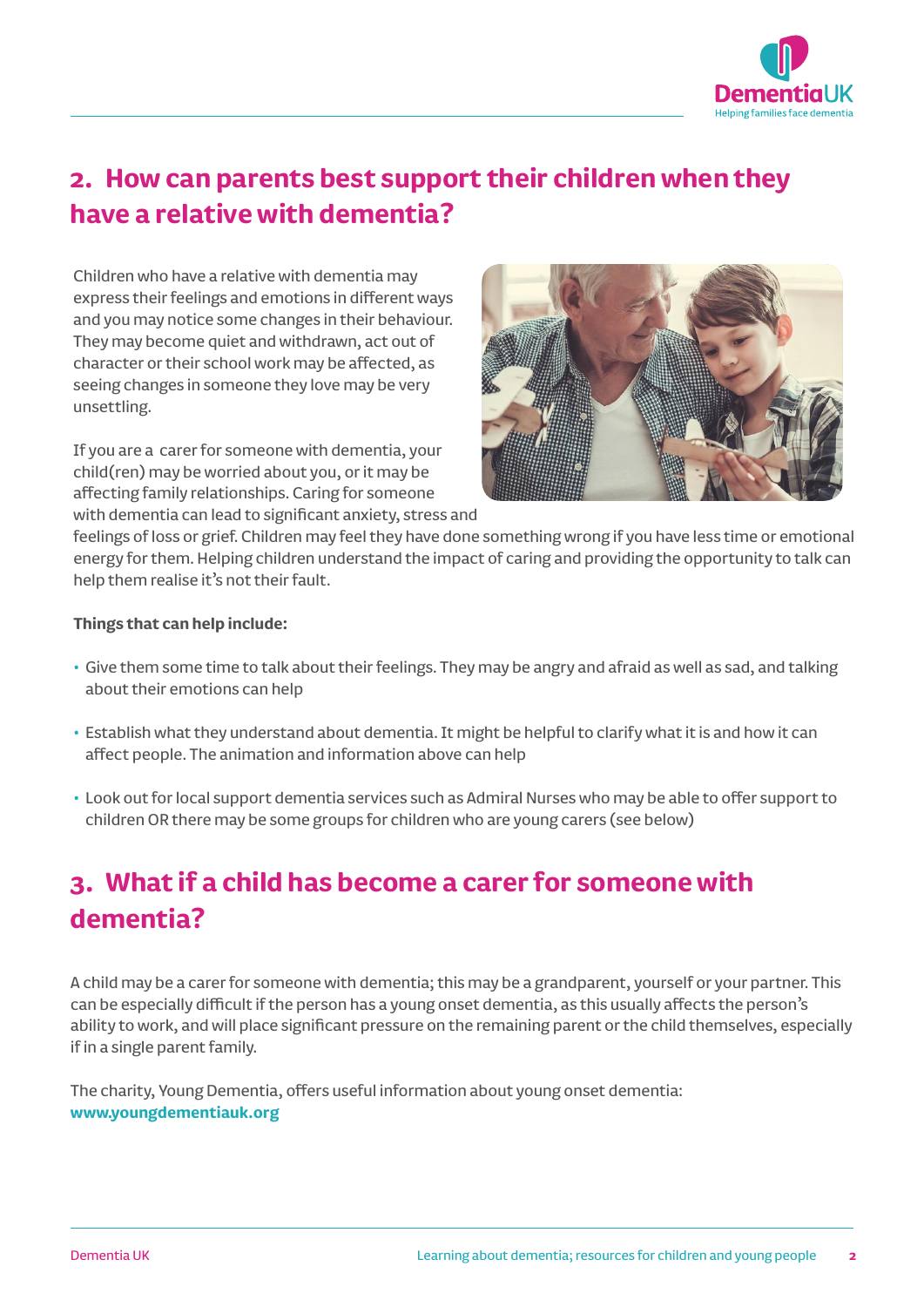

Being a young carer can have a significant impact on a young person's health, social life and self-confidence. Many young carers struggle to juggle their education and caring, which can cause pressure and stress. They may start missing school and can be bullied.

The following organisations provide information about the needs of young carers and information about local groups and support networks:

Carers UK: **www.carers.org/about-us/about-young-carers**

Young Minds: **www.youngminds.org.uk/find-help/looking-after-yourself/young-carers**

#### **4. Where can I find information about the different types of dementia?**

The Dementia UK website provides information on the various types of dementia and how the conditions can affect the person. It can be helpful to describe dementia as a journey: as the condition progresses, each stage of the journey is different, and can affect

individuals in different ways.

People with dementia may need more help with the things we take for granted, such as remembering people and their names; washing and dressing and eating, amongst other things. Dementia UK has leaflets and short videos to explain these changes:

**www.dementiauk.org/understanding-dementia/ advice-and-information**



#### **5. Other resources**

For younger children in (5-8 year olds) there are a number of illustrated books available. Some examples are:

- *Lovely old lion* by Julia Jarman
- *When I visit Granny Jean* by Elizabeth Maltman
- *My Book about Brains, Change and Dementia: What is Dementia and What Does it Do?* by Linda Moore



As a follow up to these books, why not suggest creating a memory box, or making picture albums of special events they have experienced.